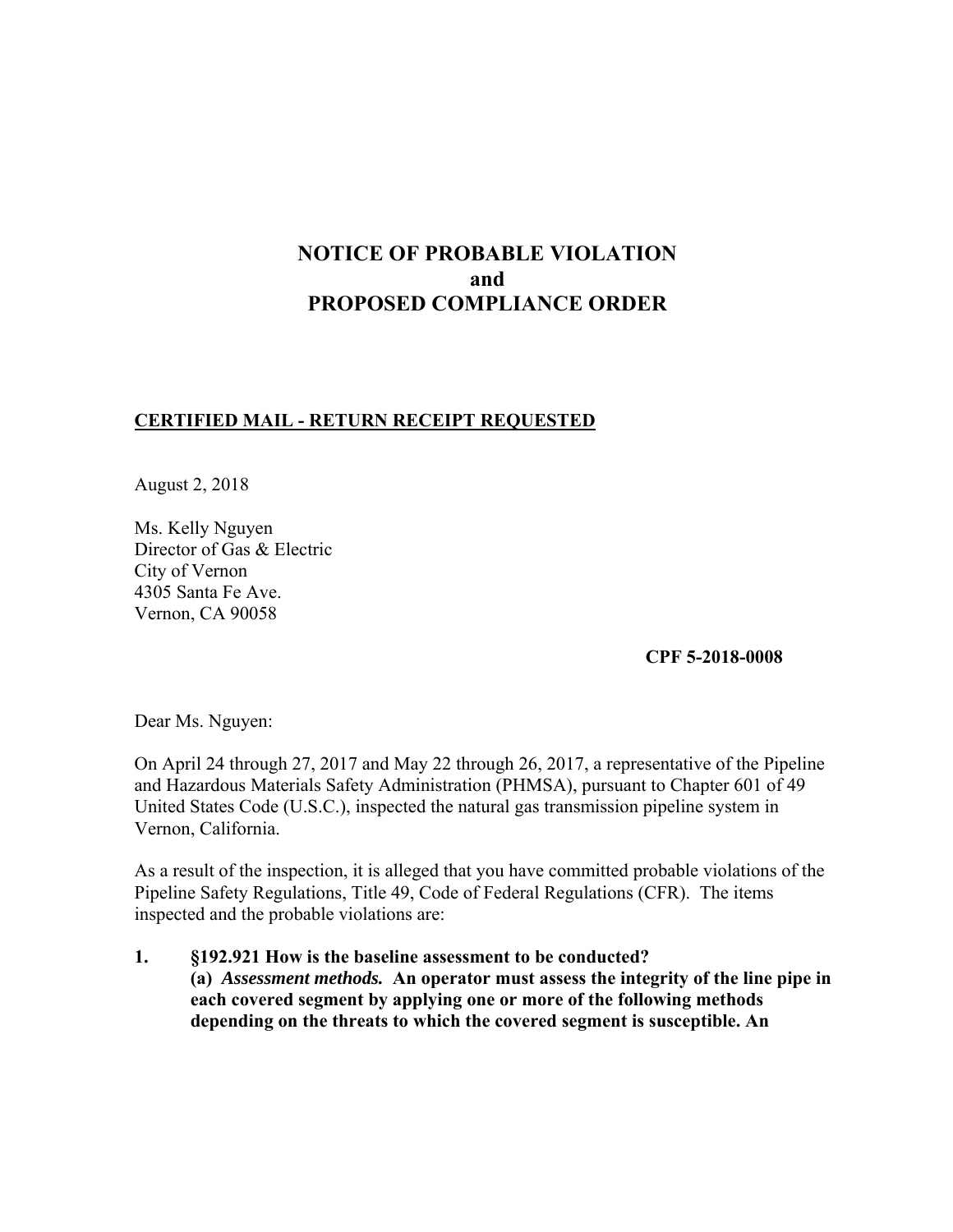**operator must select the method or methods best suited to address the threats identified to the covered segment (***See* **§ 192.917).** 

**(1) Internal inspection tool or tools capable of detecting corrosion, and any other threats to which the covered segment is susceptible. An operator must follow ASME/ANSI B31.8S (incorporated by reference,** *see* **§ 192.7), section 6.2 in selecting the appropriate internal inspection tools for the covered segment.**

 evaluation of identified defect indications called out by the ILI tool, therefore failing to assess The City of Vernon (Vernon) failed to conduct an examination and evaluation of the in-line inspection (ILI) tool defect indications in order to validate the accuracy of the ILI results, therefore failing to assess the integrity of the line pipe in each covered segment. Vernon conducted an ILI run in 2013 as its baseline assessment. Direct examination of ILI defect indications is required by ASME B31.8S-2004, Section 6.2.6 Examination and Evaluation, which is incorporated by reference into Part  $192<sup>1</sup>$  During the inspection, statements made by Vernon staff and a consultant confirmed that Vernon did not conduct direct examination and the integrity of the covered segments.<sup>2</sup>

**2. §192.947 What records must an operator keep?**

**An operator must maintain, for the useful life of the pipeline, records that demonstrate compliance with the requirements of this subpart. At minimum, an operator must maintain the following records for review during an inspection.**   $(a) \ldots$ 

**(d) Documents to support any decision, analysis and process developed and used to implement and evaluate each element of the baseline assessment plan and integrity management program. Documents include those developed and used in support of any identification, calculation, amendment, modification, justification, deviation and determination made, and any action taken to implement and evaluate any of the program elements;** 

Vernon failed to document the annual review of the Vernon Transmission Integrity Management Program (IMP).<sup>3</sup> In addition, Vernon failed to document a Management of Change process when changing integrity assessment methods from external corrosion direct

 $\overline{a}$ 

<sup>&</sup>lt;sup>1</sup> ASME B31.8S-2004, Section 6.2.6 notes that the "[r]esults of in-line inspection only provide indications of defects, with some characterization of the defect. Screening of this information is required in order to determine the time frame for examination and evaluation. The time frame is discussed in para. 7. Examination consists of a variety of direct inspection techniques, including visual inspection, inspections using NDE equipment, and taking the defect is characterized, the operator must evaluate the defect in order to determine the appropriate mitigation actions. Mitigation is discussed in para. 7." measurements, in order to characterize the defect in confirmatory excavations where anomalies are detected. Once

<sup>&</sup>lt;sup>2</sup> See PHMSA Violation Report at 6 (noting that , Vernon's Natural Gas Superintendent, stated that operation of Vernon's natural gas system, was trying to identify a non-excavation method to validate the accurateness of the ILI tool). no ILI defect indications were excavated for evaluation, and , a Principal Consultant for the

<sup>3</sup> Vernon's IMP ,Section 13, page 23.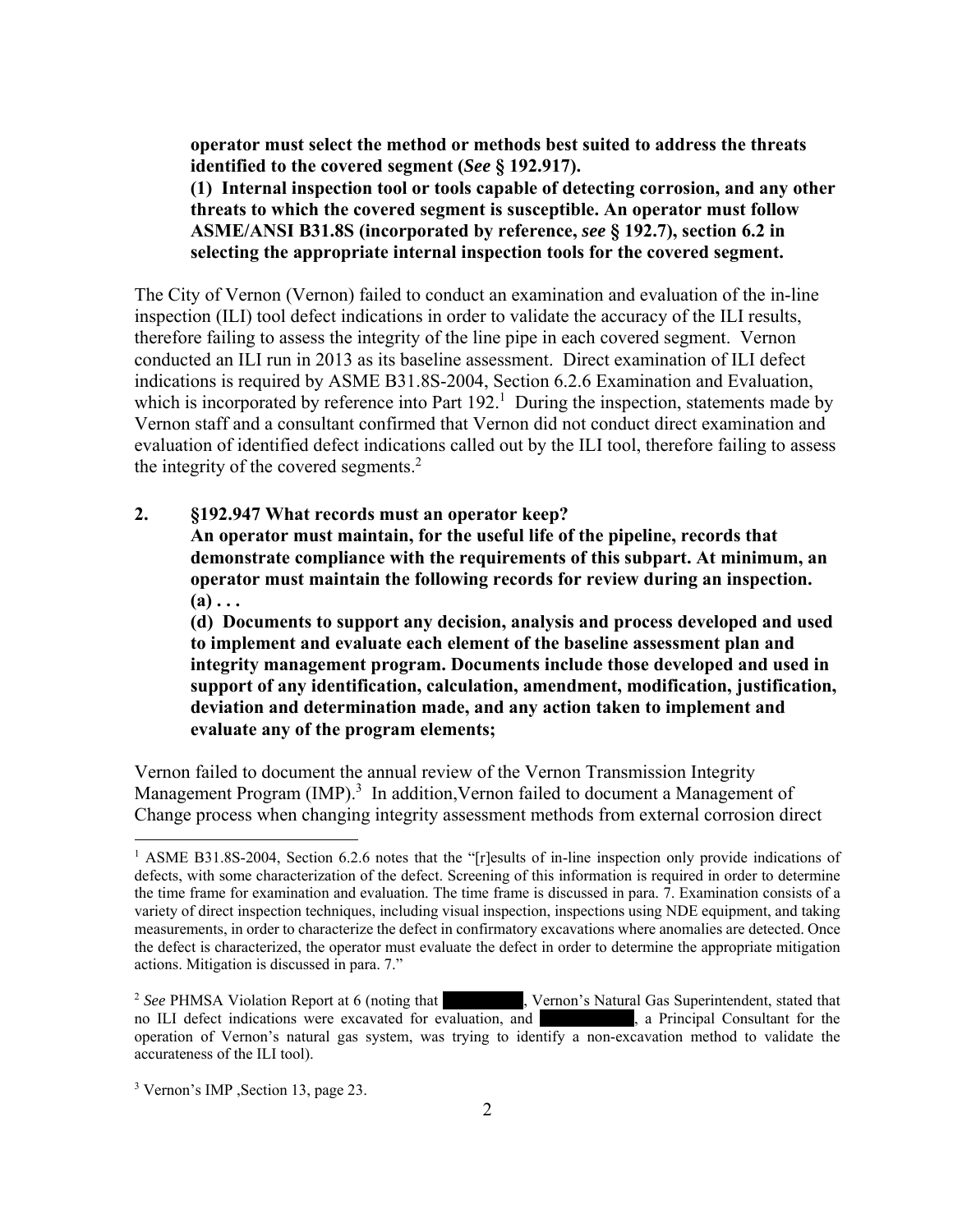assessment (ECDA) to ILI.<sup>4</sup> During the inspection, statements made by Vernon staff and a consultant confirmed that Vernon did not keep necessary records pursuant to  $\S 192.947(d).$ <sup>5</sup>

### **3. §192.935 What additional preventive and mitigative measures must an operator take?**

**(a) . . .** 

**(d)** *Pipelines operating below 30% SMYS***. An operator of a transmission pipeline operating below 30% SMYS located in a high consequence area must follow the requirements in paragraphs (d)(1) and (d)(2) of this section…** 

**(1) Apply the requirements in paragraphs (b)(1)(i) and (b)(1)(iii) of this section to the pipeline; and** 

**(2) Either monitor excavations near the pipeline, or conduct patrols as required by § 192.705 of the pipeline at bi-monthly intervals. If an operator finds any indication of unreported construction activity, the operator must conduct a follow up investigation to determine if mechanical damage has occurred.** 

Vernon did not take necessary preventative and mitigative measures to prevent a pipeline failure and to mitigate the consequences of a pipeline failure in high consequence areas (HCAs). Specifically, Vernon, an operator of a transmission line operating below 30% SMYS located in an HCA, failed to address any of the requirements of §192.935(d)(1) and (d)(2). In fact, Vernon's IMP does not contain a process to address any of the requirements of §192.935(d).

**4. §192.917 How does an operator identify potential threats to pipeline integrity and use the threat identification in its integrity program?** 

**(a)** *Threat identification***. An operator must identify and evaluate all potential threats to each covered pipeline segment. Potential threats that an operator must consider include, but are not limited to, the threats listed in ASME/ANSI B31.8S (incorporated by reference,** *see* **§192.7), section 2, which are grouped under the following four categories:** 

**(1) Time dependent threats such as internal corrosion, external corrosion, and stress corrosion cracking;** 

**(2) Static or resident threats, such as fabrication or construction defects;** 

**(3) Time independent threats such as third party damage and outside force damage; and** 

**(4) Human error.**

 $\overline{a}$ 

**(b)** *Data gathering and integration***. To identify and evaluate the potential threats to a covered pipeline segment, an operator must gather and integrate existing** 

no records of an annual IMP review were available, and , a Principal Consultant for the operation of Vernon's natural gas system, stated that the decision to change from ECDA to ILI was not documented <sup>5</sup> See PHMSA Violation Report at 13 (noting that , Vernon's Natural Gas Superintendent, stated that no records of an annual IMP review were available, and , a Principal Consultant for the operation according to the IMP management of change process).

<sup>4</sup> *See* 49 C.F.R. § 192.909(a) (requiring operators to document any change to its program and the reasons for the change before implementing the change).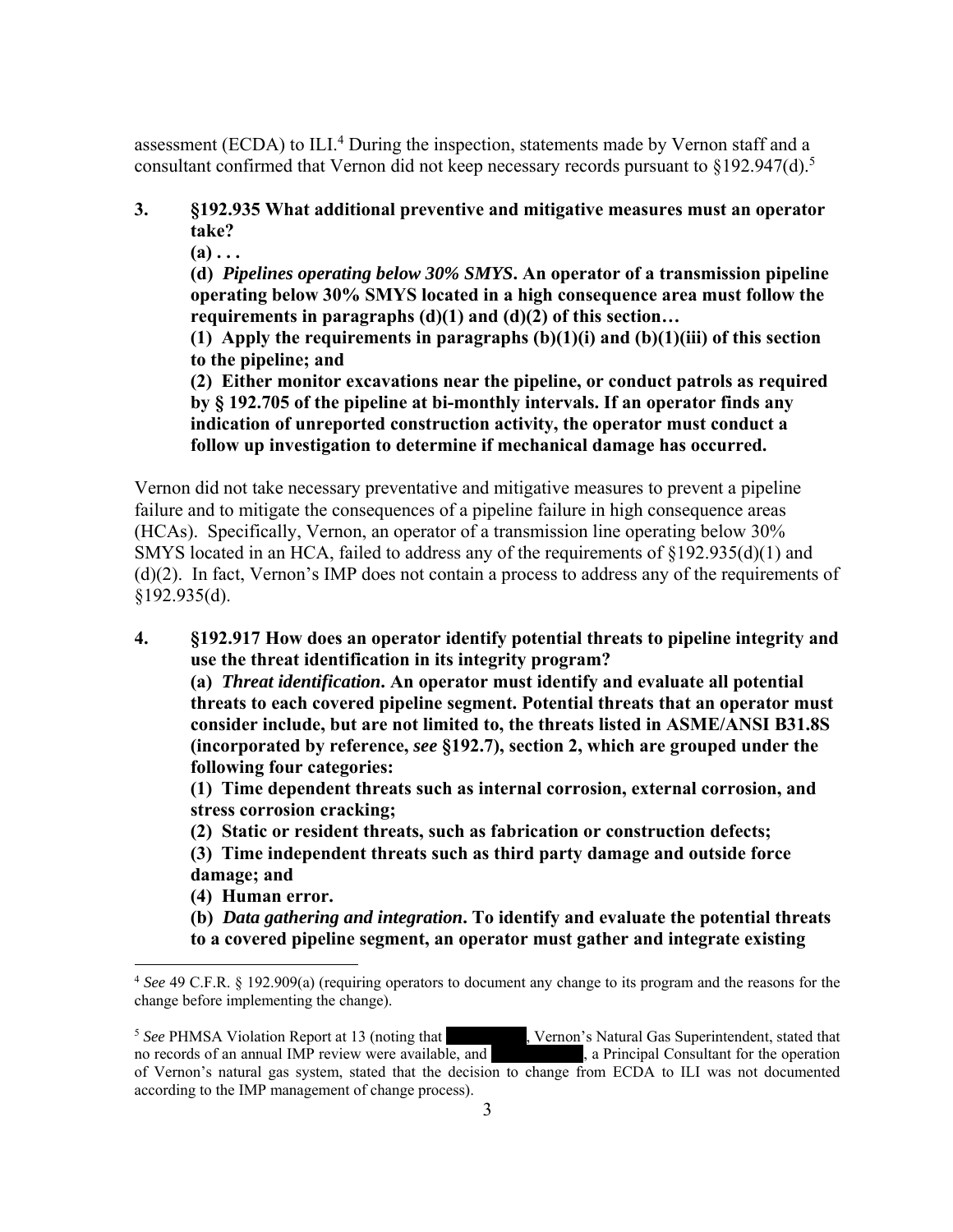**data and information on the entire pipeline that could be relevant to the covered segment. In performing this data gathering and integration, an operator must follow the requirements in ASME/ANSI B31.8S, section 4. At a minimum, an operator must gather and evaluate the set of data specified in Appendix A to ASME/ANSI B31.8S, and consider both on the covered segment and similar noncovered segments, past incident history, corrosion control records, continuing surveillance records, patrolling records, maintenance history, internal inspection records and all other conditions specific to each pipeline. (c)** *Risk assessment.* **An operator must conduct a risk assessment that follows ASME/ANSI B31.8S, section 5, and considers the identified threats for each covered segment. An operator must use the risk assessment to prioritize the covered segments for the baseline and continual reassessments (§192.919, 192.921, 192.937), and to determine what additional preventive and mitigative** 

**measures are needed (§ 192.935) for the covered segment.** 

Vernon failed to identify and evaluate all potential threats to each covered pipeline segment. Although Vernon's IMP, Section 4, page 3 & Attachment C of the Vernon IMP discusses threat identification,<sup>6</sup> and Section 4 identifies external corrosion as the primary threat, it has no process to identify and evaluate potential threats. Section 4 makes no mention of how Vernon gathers and integrates existing data and information on the entire pipeline that could be relevant to the covered segment, and how this data is analyzed to conduct a risk assessment. In fact, no Risk Methodology was found in Vernon's IMP. As a result, Vernon failed to identify potential threats to pipeline integrity and use the threat identification in its integrity program in violation of §192.917.

**5. §192.915 What knowledge and training must personnel have to carry out an integrity management program?**

**(a)** *Supervisory personnel***. The integrity management program must provide that each supervisor whose responsibilities relate to the integrity management program possesses and maintains a thorough knowledge of the integrity management program and of the elements for which the supervisor is responsible. The program must provide that any person who qualifies as a supervisor for the integrity management program has appropriate training or experience in the area for which the person is responsible.**

**(b)** *Persons who carry out assessments and evaluate assessment results***. The integrity management program must provide criteria for the qualification of any person--**

- **(1) Who conducts an integrity assessment allowed under this subpart; or**
- **(2) Who reviews and analyzes the results from an integrity assessment and**

 $\overline{a}$ 

<sup>&</sup>lt;sup>6</sup> Attachment C is a form questionnaire with no supporting analysis or additional information about the threats listed in 192.917 or ASME/ANSI B31.8S-2004. The data gathered on the transmission system consists of this dates are stated to be 1997-1998, yet purchase records indicate pipe was purchased in multiple years spanning single data questionnaire, which is incomplete and seems to have inaccuracies. For example, pipe manufacture 1997-2000 and constructed in discrete segments.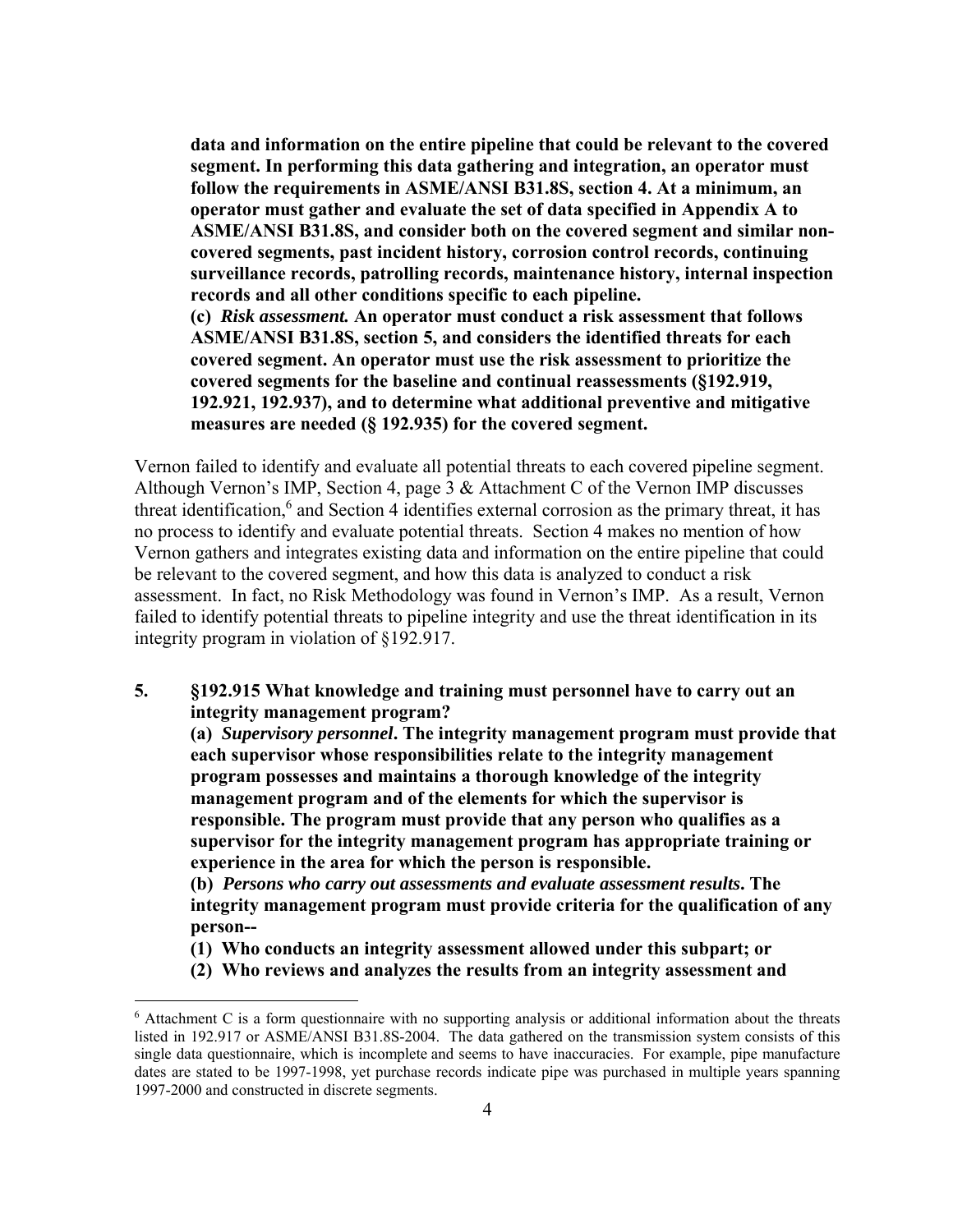**evaluation; or** 

**(3) Who makes decisions on actions to be taken based on these assessments. (c)** *Persons responsible for preventive and mitigative measures***. The integrity management program must provide criteria for the qualification of any person-- (1) Who implements preventive and mitigative measures to carry out this subpart, including the marking and locating of buried structures; or (2) Who directly supervises excavation work carried out in conjunction with an integrity assessment.** 

Vernon Staff, including consultants, have inadequate knowledge and training to carry out an integrity management program. For example, the resume and qualifications reviewed for Vernon's Natural Gas Superintendent indicate that his experience is primarily related to dayto-day operations, maintenance and construction of a natural gas distribution system, and not developing and implementing an integrity management plan for a transmission system.

Further, the resume and qualifications reviewed for Vernon's principal consultant for the operation of the Vernon Natural Gas System indicate that his experience is primarily related to development of rates and tariffs for utilities. The consultant's natural gas consulting experience was primarily gained through his work with the City of Vernon. As a result, both of these individuals, tasked with implementing Vernon's IMP, do not have the knowledge, training, or experience necessary to properly execute this critical safety program.

- **6. §192.911 What are the elements of an integrity management program? An operator's initial integrity management program begins with a framework (see § 192.907) and evolves into a more detailed and comprehensive integrity management program, as information is gained and incorporated into the program. An operator must make continual improvements to its program. The initial program framework and subsequent program must, at minimum, contain the following elements. (When indicated, refer to ASME/ANSI B31.8S (incorporated by reference, see § 192.7) for more detailed information on the listed element.)** 
	- $(a) \ldots$

 $\overline{a}$ 

**(l) A quality assurance process as outlined in ASME/ANSI B31.8S, section 12.** 

Vernon does not perform a quality assurance process as outlined by ASME/ANSI B31.8S, Section 12.<sup>7</sup> Vernon's IMP, Section 13, page 23 directs the reader to Attachment L, which

 these processes; *(3)* determine the criteria and methods needed to ensure that both the operation and control of 7 ASME/ANSI B31.8S Section 12.2 Quality Management Control*(a)* Requirements of a quality control program include documentation, implementation, and maintenance. The following six activities are usually required: *(1)*  identify the processes that will be included in the quality program; *(2)* determine the sequence and interaction of these processes are effective; *(4)* provide the resources and information necessary to support the operation and monitoring of these processes; *(5)* monitor, measure, and analyze these processes; *(6)* implement actions necessary to achieve planned results and continued improvement of these processes

 *(b)* Specifically, activities that should be included in the quality control program are as follows: *(1)* determine the documentation required and include it in the quality program. These documents shall be controlled and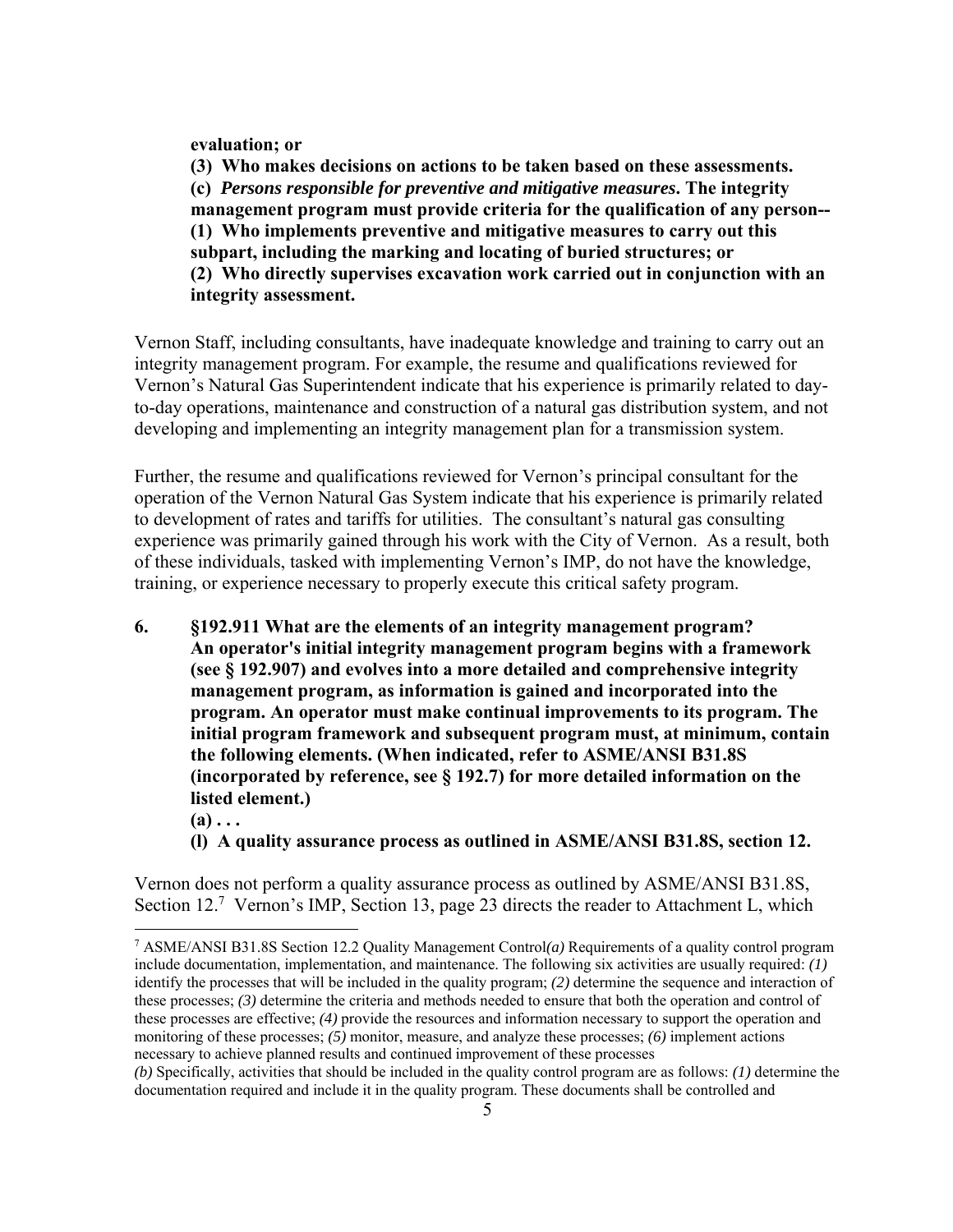contains instructions to perform an annual review of the Vernon Transmission IMP. Despite this, during the PHMSA inspection, Vernon staff seemed unsure what their IMP required and how to conduct the review. With there being little or no documentation on threats, there is also no evidence of a quality assurance process as outlined in ASME/ANSI B31.8S, section 12 being conducted.

**7. §192.945 What methods must an operator use to measure program effectiveness? (a)** *General.* **An operator must include in its integrity management program methods to measure whether the program is effective in assessing and evaluating the integrity of each covered pipeline segment and in protecting the high consequence areas. These measures must include the four overall performance measures specified in ASME/ANSI B31.8S (incorporated by reference,** *see* **§ 192.7 of this part), section 9.4, and the specific measures for each identified threat specified in ASME/ANSI B31.8S, Appendix A. An operator must submit the four overall performance measures as part of the annual report required by § 191.17 of this subchapter.** 

Vernon's IMP does not measure program effectiveness. As an operator of a single, short pipeline, Vernon needs to establish meaningful metrics to determine program effectiveness. Instead, Vernon uses a prescriptive IMP exclusively utilizing the metrics listed in Part 192. However, since this pipeline has not experienced any incidents of the threats identified in Part 192, these traditional metrics do not adequately capture whether Vernon's program is effective in assessing and evaluating the integrity of each covered segment. By working with other similarly sized operators and pipeline industry groups, Vernon should be able to develop meaningful metrics for its pipeline.

 $\overline{a}$ 

 risk assessments, the integrity management plan, integrity management reports, and data documents. *(2)* the responsibilities and authorities under this program shall be clearly and formally defined. *(3)* results of the integrity management program and the quality control program shall be reviewed at predetermined intervals, shall be competent, aware of the program and all of its activities, and be qualified to execute the activities within integrity management program to show that it is being implemented according to plan and document these steps. integrity management program and its quality plan are recommended. An independent third-party review of the quality plan shall be documented and the effectiveness of their implementation monitored. maintained at appropriate locations for the duration of the program. Examples of documented activities include making recommendations for improvement. *(4)* the personnel involved in the integrity management program the program. Documentation of such competence, awareness, and qualification, and the processes for their achievement, shall be part of the quality control plan. *(5)* the operator shall determine how to monitor the These control points, criteria, and/or performance metrics shall be defined. *(6)* periodic internal audits of the entire program may also be useful. *(7)* corrective actions to improve the integrity management program or

 the quality of the integrity management program, the operator shall ensure control of such processes and *(c)* When an operator chooses to use outside resources to conduct any process (for example, pigging) that affects document them within the quality program.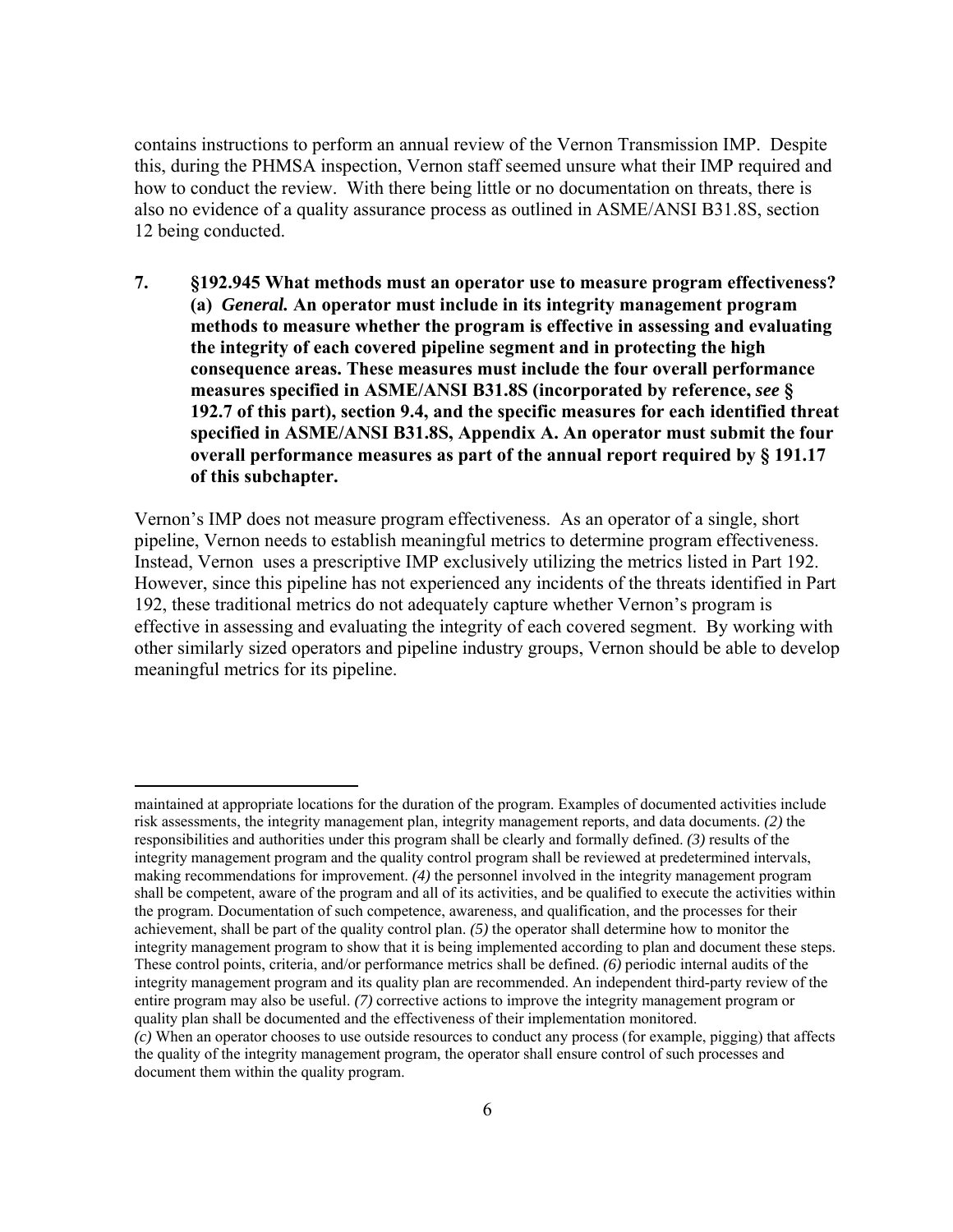#### Proposed Compliance Order

Under 49 U.S.C. § 60122 and 49 CFR § 190.223, you are subject to a civil penalty not to exceed \$209,002 per violation per day the violation persists up to a maximum of \$2,090,022 for a related series of violations. For violations occurring prior to November 2, 2015, the maximum penalty may not exceed \$200,000 per violation per day, with a maximum penalty not to exceed \$2,000,000 for a related series of violations.

We have reviewed the circumstances and supporting documents involved in this case, and have decided not to propose a civil penalty assessment at this time.

With respect to Items 1–4, pursuant to 49 U.S.C. § 60118, the Pipeline and Hazardous Materials Safety Administration proposes to issue a Compliance Order to The City of Vernon. Please refer to the *Proposed Compliance Order*, which is enclosed and made a part of this Notice.

#### Warning Items

With respect to Items 5-7 we have reviewed the circumstances and supporting documents involved in this case and have decided not to conduct additional enforcement action or penalty assessment proceedings at this time. We advise you to promptly correct these items. Failure to do so may result in additional enforcement action.

#### Response to this Notice

Enclosed as part of this Notice is a document entitled *Response Options for Pipeline Operators in Compliance Proceedings*. Please refer to this document and note the response options. Be advised that all material you submit in response to this enforcement action is subject to being made publicly available. If you believe that any portion of your responsive material qualifies for confidential treatment under 5 U.S.C. 552(b), along with the complete original document you must provide a second copy of the document with the portions you believe qualify for confidential treatment redacted and an explanation of why you believe the redacted information qualifies for confidential treatment under 5 U.S.C. 552(b).

Following the receipt of this Notice, you have 30 days to submit written comments, or request a hearing under 49 CFR § 190.211. If you do not respond within 30 days of receipt of this Notice, this constitutes a waiver of your right to contest the allegations in this Notice and authorizes the Associate Administrator for Pipeline Safety to find facts as alleged in this Notice without further notice to you and to issue a Final Order. If you are responding to this Notice, we propose that you submit your correspondence to my office within 30 days from receipt of this Notice. This period may be extended by written request for good cause.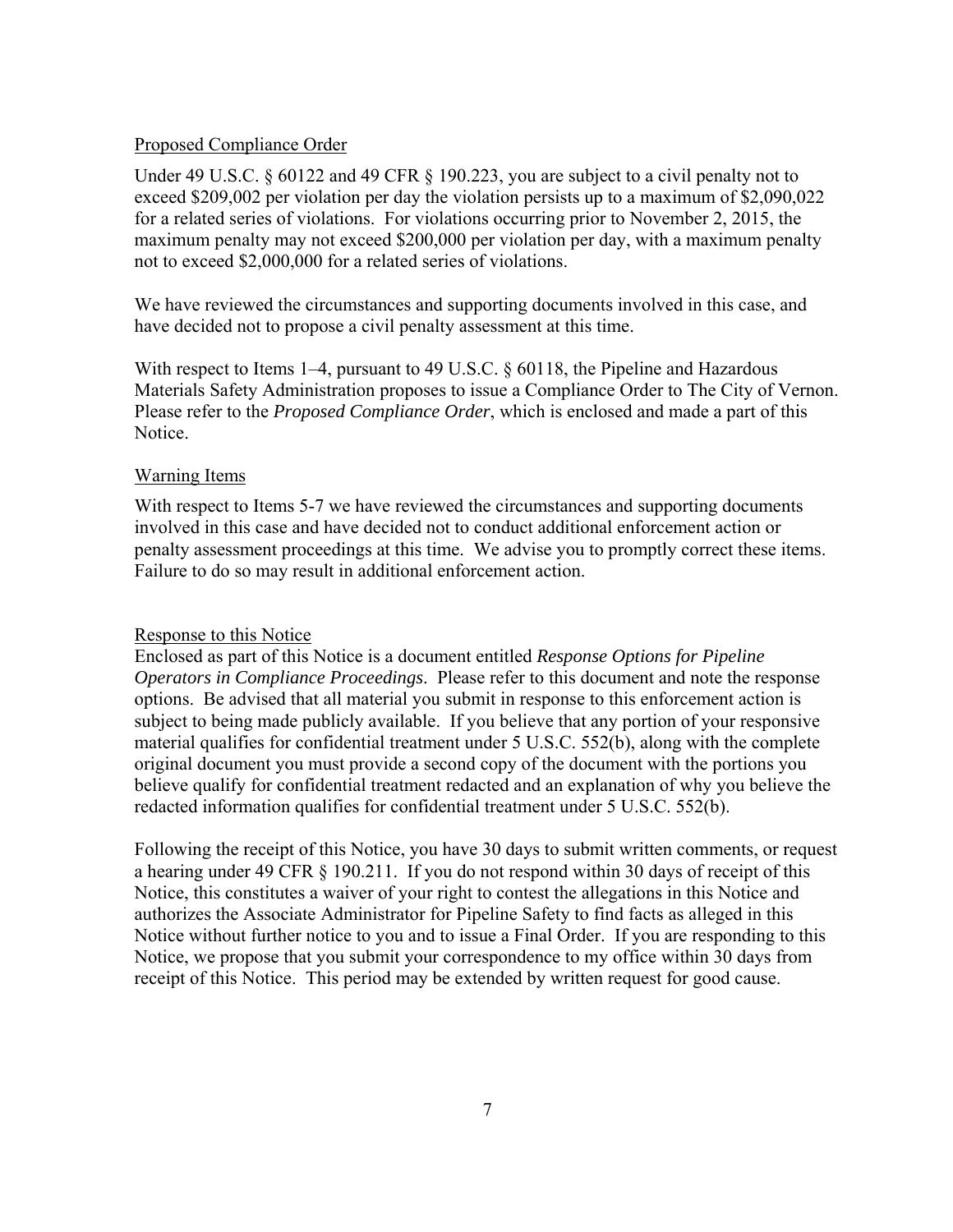In your correspondence on this matter, please refer to **CPF 5-2018-0008** and, for each document you submit, please provide a copy in electronic format whenever possible.

Sincerely,

Kim West Director, Western Region Pipeline and Hazardous Materials Safety Administration

Enclosures: *Proposed Compliance Order Response Options for Pipeline Operators in Compliance Proceedings* 

cc: PHP-60 Compliance Registry PHP-500 J. Dunphy (#156114)